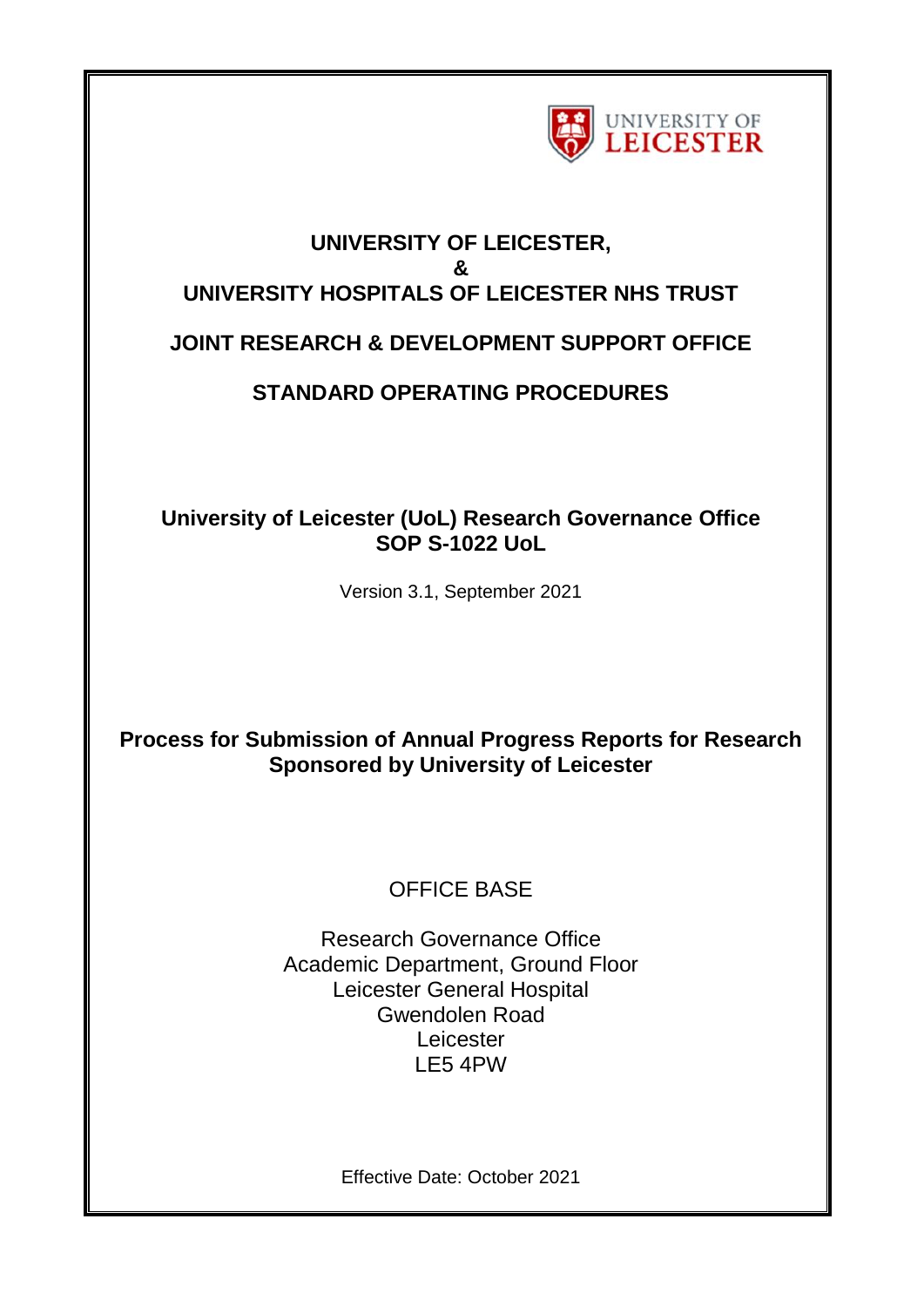**Standard Operating Procedure: SOP S-1022 UoL** Process for Submission of Annual Progress Reports for Research Sponsored by University of Leicester (UoL) **Research Governance Office** 



#### **1. INTRODUCTION**

This SOP details the procedures for managing the submission of Annual Progress Reports (APRs) for research studies where the UoL is acting as the Sponsor Organisation.

It is a condition of Research Ethics Committee (REC) Favourable Opinion and is included in the Chief Investigator Responsibilities document (which is signed by the Chief Investigator prior to confirmation of Sponsorship by the UoL), that a progress report will be submitted to the REC and the Sponsor on the anniversary of REC Favourable Opinion, and annually thereafter until the End of Study Declaration has been submitted.

In addition, research studies of Clinical Trials of Investigational Medicinal Products (CTIMP) are required to submit a Development Safety Update Report (DSUR) on the anniversary of the Clinical Trial Authorisation (MHRA Approval). The DSURs are dealt with separately in **SOP S-1014 UoL**. Where a DSUR is required, it is strongly recommended that you choose ONE date as your deadline to submit the first annual report & DSUR, then continue with that synchronised date throughout the duration of the research. This means that you will potentially submit one of the reports early but you are less likely to omit their submission in the future. In addition, it is strongly recommended that you document the review / amendment of the Investigator Brochure (IB)/ Summary of Product Characteristics (SPC) at the same time as detailed in **SOP S-1023 UoL**.

#### **2. SCOPE**

This SOP applies to all research sponsored by the UoL.

#### **3. PROCEDURE**

The Sponsor will alert the Chief Investigator at least one month before the APR is due to be submitted. A reminder email will be sent every four weeks after the due date for up to three occasions (3 months).

An annual progress report is required on the anniversary of the REC Favourable Opinion. The Chief Investigator must complete the relevant Annual Progress Report form (APR) and submit it to the Sponsor for review and authorisation prior to submission to the REC.

Once authorised by the Sponsor, the APR can be submitted by the Chief Investigator to both the REC where the original Favourable Opinion was first given and, where required, to the HRA and NHS Trust R&D / R&I Offices and copied to the Sponsor.

The completed APR must be retained in the Trial Master File along with any acknowledgement correspondence received from the REC, HRA, NHS Trust R&D / R&I Offices and the Sponsor.

Template forms can be accessed on the [Health Research Authority Website](http://www.hra.nhs.uk/research-community/during-your-research-project/progress-reporting/)

#### **3.1 Multi-Centre Studies**

In cases of multi centre research studies, it is essential to include safety information from all sites and not just the main site.

#### **3.2 CTIMPs**

S-1022 UoL Process for Submission of Annual Progress Reports for Research Sponsored by University of Leicester **Page 2 of 4**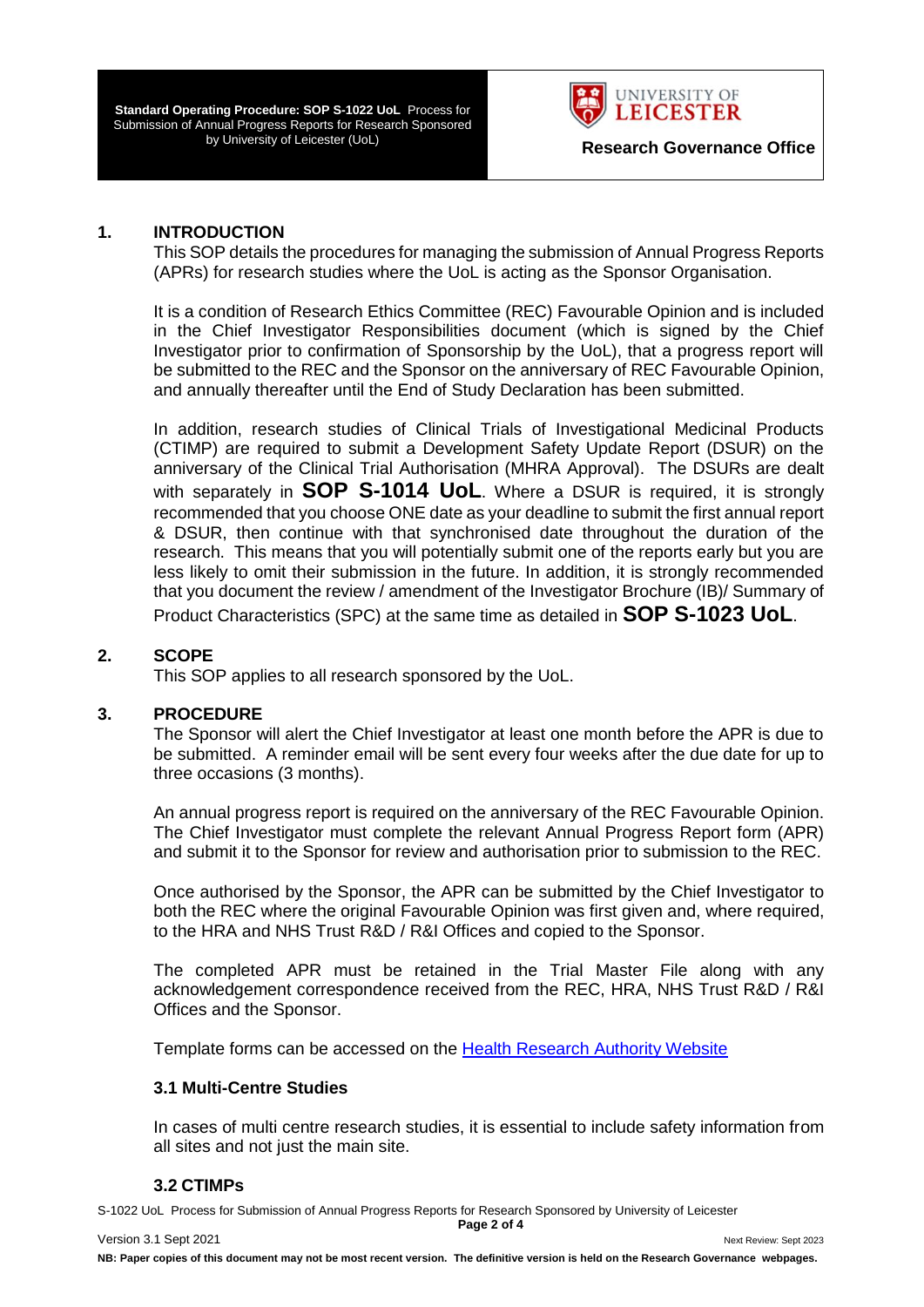The SAE listings must be included in the DSUR which must accompany the APR.

#### **3.3 Non-CTIMPs**

Any SAEs must be included as a Line Listing for the whole study, including information from all sites.

#### **4. NON-COMPLIANCE**

Failure to submit APR within three months of the due date (or after three reminders sent from the Sponsor) will result in the Non-Compliance SOP S-1016 UoL being implemented, with action being taken at a Critical level.

#### **5. RESPONSIBILITIES**

|                | Responsibility        | Undertaken<br>by                                          | Activity                                                                                       |
|----------------|-----------------------|-----------------------------------------------------------|------------------------------------------------------------------------------------------------|
|                | Sponsor               | Research<br>Governance<br>Manager or<br>their<br>delegate | Send alert 1 month prior to APR due date                                                       |
| $\overline{2}$ | Chief<br>Investigator | Chief<br>Investigator<br>or their<br>delegate             | Submit appropriate APR to the Sponsor for review and<br>authorisation                          |
| 3              | Sponsor               | Research<br>Governance<br>Manager or<br>their<br>delegate | satisfied, authorise submission<br>Once<br>relevant<br>to<br>regulatory authorities            |
| $\overline{4}$ | Chief<br>Investigator | Chief<br>Investigator<br>or their<br>delegate             | Submit to relevant regulatory authorities and file signed<br>APR and all correspondence in TMF |
| 5              | Sponsor               | Research<br>Governance<br>Manager or<br>their<br>delegate | Initiate Non-Compliance SOP if no APR received                                                 |

This table is used to track the development and approval of the document and any changes made on revised / reviewed versions.

#### **6. Development and approval Record for this document**

| <b>Author/Lead Officer:   Cat Taylor</b> |                                                      |
|------------------------------------------|------------------------------------------------------|
| <b>Job Title:</b>                        | <b>Head of Research Assurance</b>                    |
| <b>Reviewed by:</b>                      | Research Sponsorship Management and Operations Group |
| Approved by:                             | <b>Professor Nigel Brunskill</b>                     |

S-1022 UoL Process for Submission of Annual Progress Reports for Research Sponsored by University of Leicester **Page 3 of 4**